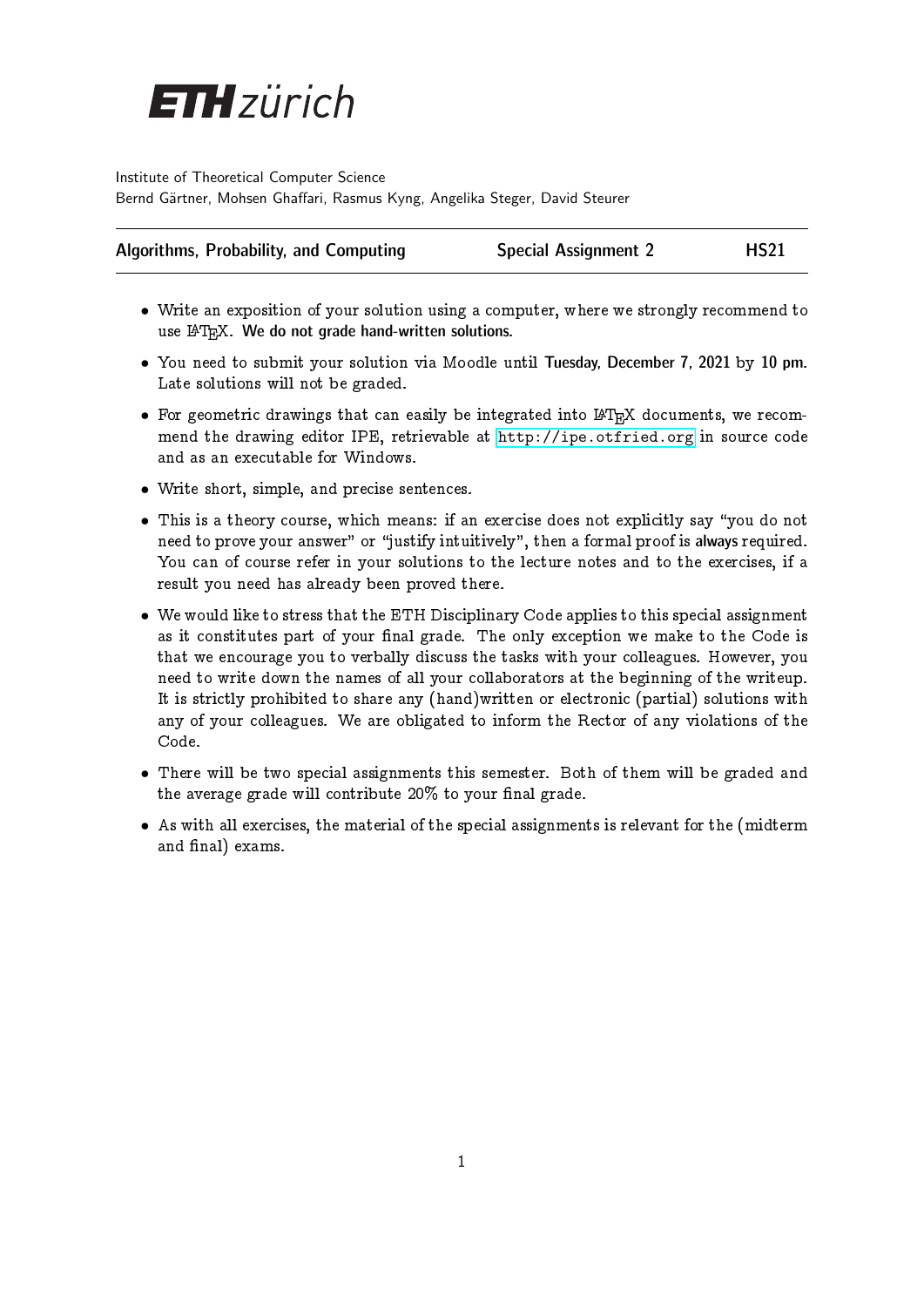### Exercise 1 35 points

#### (Fractional Matching)

Let  $G = (V, E)$  be a graph. Consider the following linear program with one variable  $x_e$  for each edge  $e \in E$ :

 $\text{maximize} \sum_{e\in\text{E}}\chi_e\quad\text{subject to}\quad\sum_{e\in\text{E}:v\in e}\chi_e\leq 1\,\,\text{for every}\,\,v\in\text{V}\,\,\text{and}\,\,\textsf{x}\geq \textsf{0}.$ 

We say that a vertex  $v$  is *tight* with respect to  $\chi\in\R^E$  if  $\sum_{e\in E: v\in e}\chi_e\geq 0.5.$  Moreover, we say that an edge  $e$  is  $tight$  with respect to  $\mathrm{\mathsf{x}}$  if one or both endpoints of  $e$  are tight with respect to x. Consider the following sequence of vectors  $\chi^0,\chi^1,\ldots\in\mathbb R^{\mathsf E}\!$ : for each  $e\in\mathsf E,~\chi^0_e=\frac{1}{|\mathsf V|}$  and for  $i > 0$  we set

 $x_e^{i+1} =$  $\int x_e^i$  if e is tight with respect to  $x^i$  $2x_e^i$  otherwise.

- (a) Show that there exists some j such that  $x' := x^j = x^{j+1} = x^{j+2} = x^{j+3} = \ldots$
- (b) Show that  $x'$  is a feasible solution of the linear program above.
- (c) Write down the dual of the linear program above.
- (d) Find an explicit dual feasible solution y' with  $\sum_{v \in V} y_v' \leq 4 \sum_{e \in E} x_e'$ .
- (e) Let OPT denote the optimal value of the primal. Show that  $\sum_{e\in\text{E}}\mathbf{x}'_{e}\geq\frac{1}{4}\text{OPT}.$
- (f) Let  $\varepsilon \in (0,1]$  be arbitrary. Perform a *slight* modification to how the sequence of vectors  $\chi^0, \chi^1, \ldots$  is computed such that there again exists a j such that  $\chi' := \chi^j = \chi^{j+1} = \chi^{j+2} = \chi^{j+1}$  $\chi^{\rm j+3}= \ldots$  is a primal feasible solution with  $\sum_{e \in {\text{E}}} \chi_e^{\prime} \geq \frac{1}{2+\varepsilon} \text{OPT}.$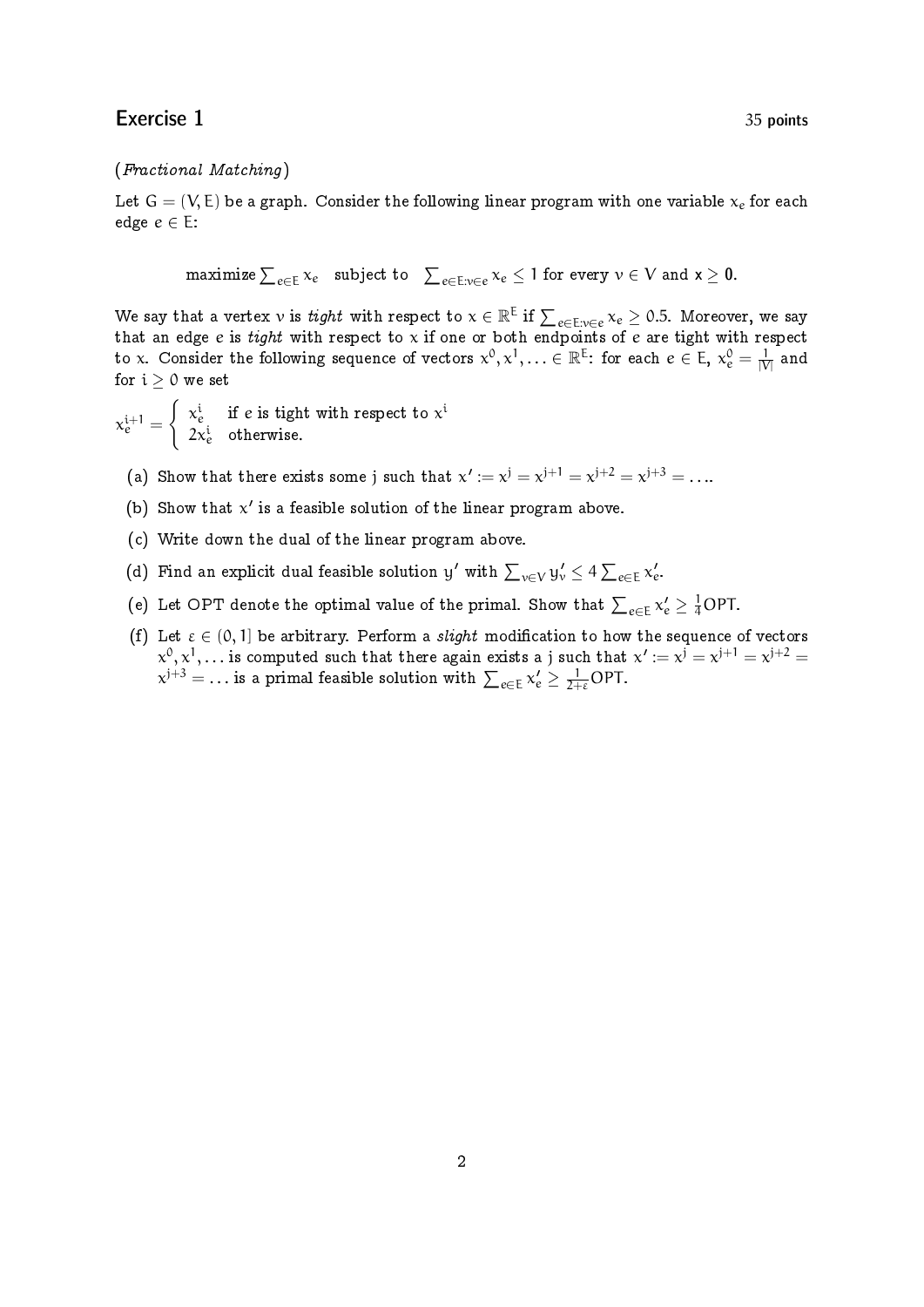## Exercise 2 40 points

(*Maximum Independent Set*) Let  $G = (V, E)$  be a graph. A set  $S \subset V$  is an independent set if there does not exist an edge  $\{u, v\} \in E$  with  $u, v \in S$ . The maximum independent set problem asks to find an independent set of maximum size. In the following exercise, we consider linear programming relaxations of the maximum independent set problem.

- (a) Devise an integer linear program with the following property: each feasible solution to the integer linear program with objective value  $z$  corresponds to an independent set with z vertices and vice versa.
- (b) Relax the integer linear program devised in  $a$ ). Moreover, for each n, find an n-node graph such that the integrality gap of the relaxed linear program is  $\Omega(n)$  (i.e., the optimum value of the relaxed linear program divided by the optimum value of the integer linear program is  $\Omega(n)$ ).
- (c) Let S be an independent set and C be an odd cycle. Show that  $|S \cap C| \leq \frac{|C|-1}{2}$  $\frac{1}{2}$ . Use this observation to strengthen your linear program from b) by adding one constraint for each odd cycle. Show that for every fixed constant  $c > 1$  there exists a graph for which the resulting linear program has an integrality gap of at least c. Hint: You can use the fact that for every k,  $\ell > 0$  there exists an  $n_{k,\ell}$ -node graph with a maximum independent set size of at most  $\frac{n_{\bf k,\ell}}{k}$  and a girth larger than  $\ell$  (The girth of a graph is defined as the length of the shortest cycle).
- (d) The minimum odd cycle problem is defined as follows: the input is a graph with at least one odd cycle together with a weight function  $w$  that assigns each edge of the input graph a non-negative weight. For a cycle C, we denote with  $w(C)$  the total weight of all edges in the cycle. The output is an odd cycle  $\mathsf{C}^*$  with  $w(\mathsf{C}^*) = \min_{\mathsf{C} \text{ is an odd cycle}} w(\mathsf{C}).$ Devise a polynomial-time algorithm for the minimum odd cycle problem. Hint: You might want to construct a graph with twice as many vertices as the input graph.
- (e) Note that the linear program from exercise c) can have exponentially many constraints. However, we have learned during class that we can solve a linear program with the ellipsoid method in polynomial time as long as there exists a separation oracle that runs in polynomial time. Show that there exists a separation oracle for the linear program devised in c) that runs in polynomial time.